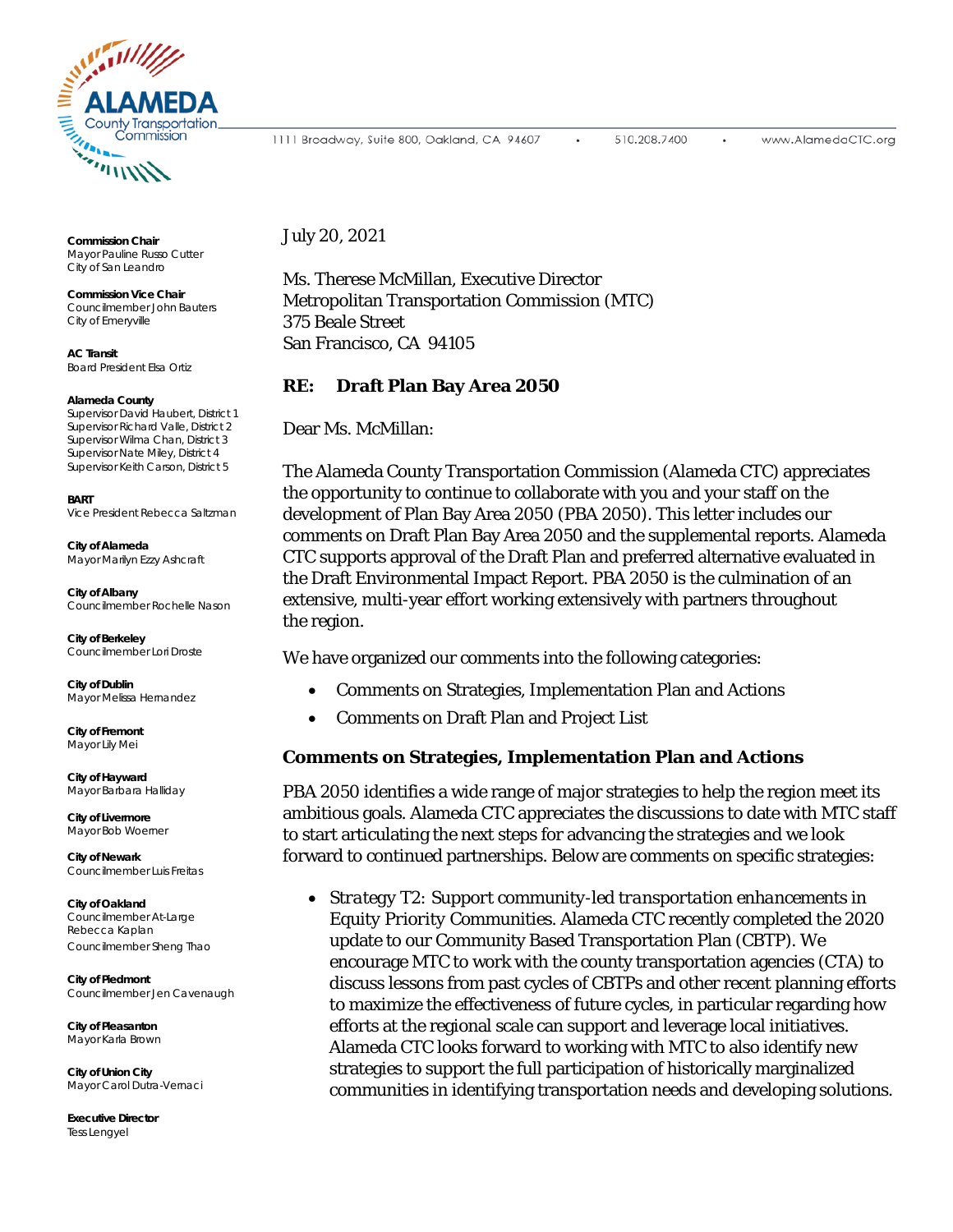Ms. McMillan July 20, 2021 Page 2

- *Strategy T5: Implement per-mile tolling on congested freeways with transit alternatives*. Alameda CTC looks forward to working with MTC to explore opportunities for next-generation freeways, including all-road tolling complemented with strong transit elements. We are already partnering with MTC on the I-80 Design Alternatives Assessment, where many of these strategies could be tested given the high levels of congestion and existing and potential transit service in the corridor. Alameda CTC also completed the I-580 Design Alternatives Assessment with MTC, and we are in the process of working in partnership with MTC/BATA to deliver improvements identified in the I-580 DAA and also advancing a new I-580 Sustainable Corridor Strategy. We encourage MTC to continue to advance more near-term improvements, such as the Bay Bridge Forward program of projects, while advancing the bold pricing studies proposed in PBA 2050. Engaging CTAs, local jurisdictions, and the public in these major policy discussions will be a massive effort, and it is important we continue to advance projects and policies that can improve person throughput and transit efficiency while we study the more transformative policies in parallel. Alameda CTC looks forward to being an active partner in this strategy.
- *Strategy T8: Build a Complete Streets network*. Alameda CTC strongly supports this strategy, and is investing a significant amount of our county discretionary funding to complete streets and active transportation projects. When considering complete streets, transit also needs to be a key consideration, as buses and bikes are often competing for the same space on key arterial corridors. While transit is included in many other strategies, we request that MTC add an acknowledgement of the importance of transit to complete streets as part of this strategy, even if you defer core transit enhancement strategies to later strategies. In regards to the Regional Active Transportation Plan, we respectfully request that MTC coordinate closely with Alameda CTC and other CTAs to ensure alignment of recommendations with local network planning and ensure planning efficiencies.
- *Strategy T9: Advance regional Vision Zero policy through street design and reduced speeds.* Alameda CTC, as well as a number of cities within the county, are advancing Vision Zero or Vision Zeroconsistent policies and projects. We support MTC's focus on improving safety for all and focusing on street design and reduced speeds. The Alameda CTC Commission, similar to MTC, has included support for legislation that allows local jurisdictions flexibility to set appropriate speed limits and allow for additional speeding enforcement strategies. Advocacy for changes in legislation to advance these strategies is critical, and we encourage MTC to help support and build coalitions to advance such legislation.
- *Strategy T10: Enhance local transit frequency, capacity and reliability*. Alameda CTC and our transit agency partners are working actively to improve transit reliability on major corridors throughout the county. We appreciate MTC's focus on improving the quality and availability of transit service, particularly with a focus on lower-cost initiatives that improve person-throughput, both on local roads, arterials and the highway system.
- *Strategy T11: Expand and modernize the regional rail network.* Alameda CTC is strongly supportive of this strategy, and agrees that new revenues are needed to support the region's goals for a robust, integrated and effective rail system that better connects communities, which is critical to reaching local, regional and state goals. We look forward to working with MTC and transit and intercity rail operators to advance the projects included in PBA2050. There is also a major need to address safety around the existing rail network, particularly as we seek to encourage more growth near existing transportation infrastructure.
- *Strategy T12: Build an integrated regional express lanes and express bus network*. Alameda CTC strongly supports advocacy for legislation that will facilitate piloting the conversion of general-purpose lanes and part-time travel lanes to priced facilities and/or transit lanes. Reimagining our existing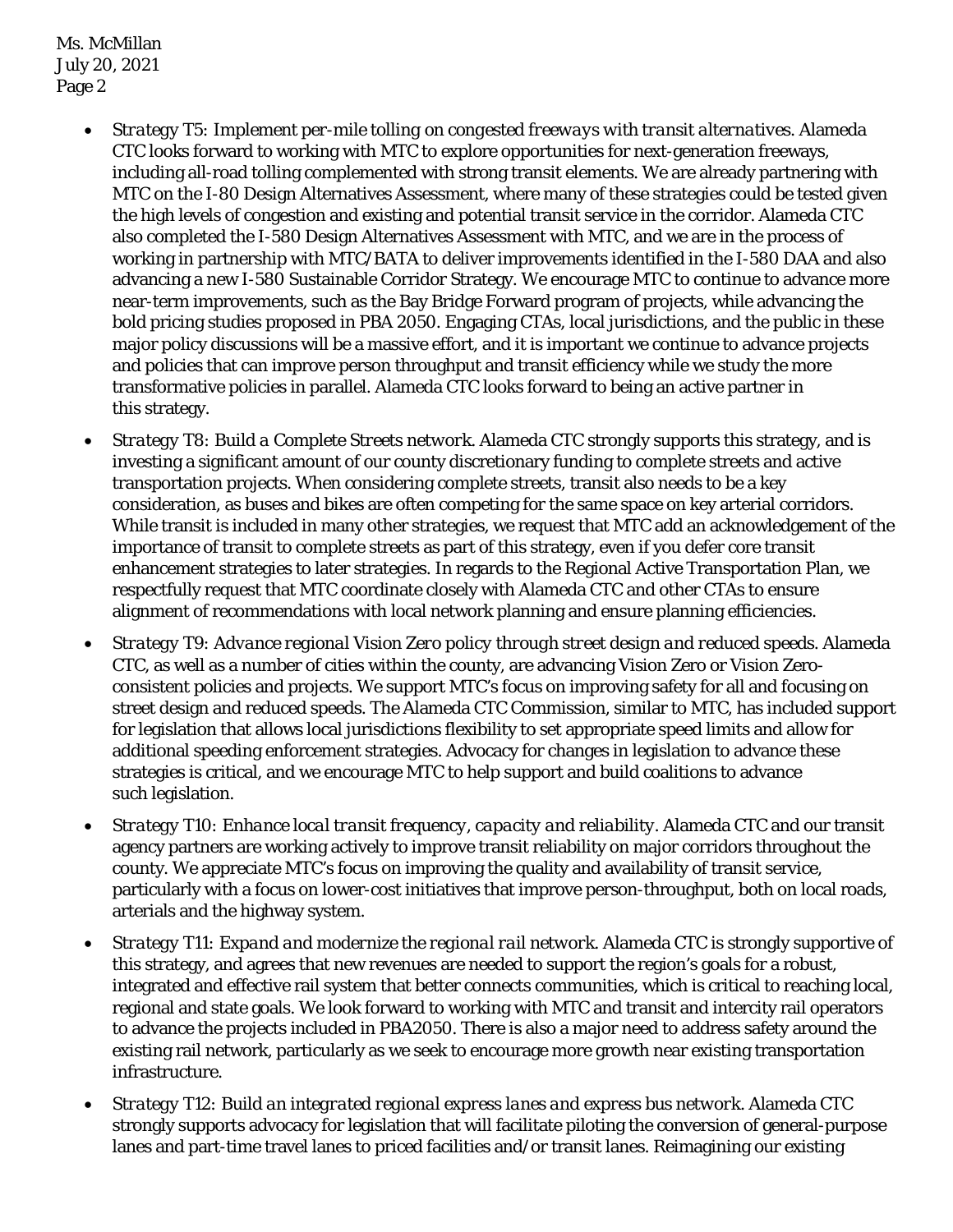infrastructure to identify ways to move the most people, most efficiently and sustainably will be critical to the region meeting its transportation, environmental and economic goals. Alameda CTC is committed to exploring general lane conversions for future Express Lanes, and is eager to partner closely with MTC and transit agencies in the region to develop a robust and implementable express bus service element to incorporate. The existing I-80 Design Alternatives Assessment is a first step in evaluating a range of alternatives for one of the region's most heavily-congested corridors. In addition, work is underway on I-680 to explore express bus options on that multi-county corridor, and Alameda CTC is kicking of a Sustainable Corridor Strategy for I-580. Alameda CTC supports adding reference to transit on I-680 in the PBA Transportation Chapter on Map 4.2 to reflect the multi-county coordination efforts to ensure express bus services in the I-680 corridor where the I-680 express lanes are located. We look forward to partnering with MTC to advance both policies and projects to make these corridors multimodal, sustainable and equitable.

- *Strategy EN7: Expand commute trip reduction programs at major employers, and Strategy EN: Expand transportation demand management initiatives*. Transit agencies are a core partner to include in transportation demand management (TDM) discussions. Transit agency bulk pass programs, such as AC Transit's Easy Pass, are a critical tool for supporting commute trip reduction programs at major employers, and can be a key tool to support new housing and commercial development. Alameda CTC encourages MTC to include discussion of existing transit agency pass programs as part of the strategy for advancing EN7 and EN9. As noted in EN9, the TDM space is fragmented, and having a more coherent and consistent framework and strategy is critical to advance both regional and county goals and ensure effective programs.
- *Strategy EN8: Expand clean vehicle initiatives.* There is significant interest in Alameda County to advance clean vehicles, including passenger, transit and goods movement vehicles. As noted when MTC presented on PBA 2050 to the Alameda CTC Commission, clean vehicle strategies should include not just electric vehicles and chargers but also hydrogen vehicles and infrastructure. AC Transit has a successful hydrogen fuel cell program, and MTC has been a critical partner in supporting that project, and there is continued interest in exploring hydrogen opportunities as well as electric technologies, particularly for transit and goods movement. While MTC's focus under Senate Bill 375 is on passenger and light-duty vehicles, the emissions from goods movement have heavily impacted low-income communities and communities of color in the region, and in particularly in Alameda County in West Oakland and along the I-880 corridor. Alameda CTC encourages MTC to play a more active role in supporting and advancing programs and projects that invest in reducing the emissions burden to these communities and supports zero and near-zero emissions goods movement.

In addition, given the extensive interest at all levels of government in advancing clean vehicles, it is important that there is a coordinated effort to ensure all parties coordinate to maximize impact and minimize redundancy. Community Choice Aggregators, such as East Bay Community Energy, have investing significant effort and resources in clean vehicle initiatives and should be considered another important partner for advancing clean vehicle strategies.

## **Specific Comments on Draft Project List**

Alameda CTC commends MTC staff for the major effort that went into developing the Draft Project List. MTC staff have been responsive and clear in their communication throughout development of the Draft Project List. In addition to the overall comments on strategies noted above, we have a few specific minor comments on the Draft Project List:

• There are a few interchange projects that we request be categorized under a different RTP ID number. These projects all include major elements for active transportation, but from a TIP/RTP standpoint,